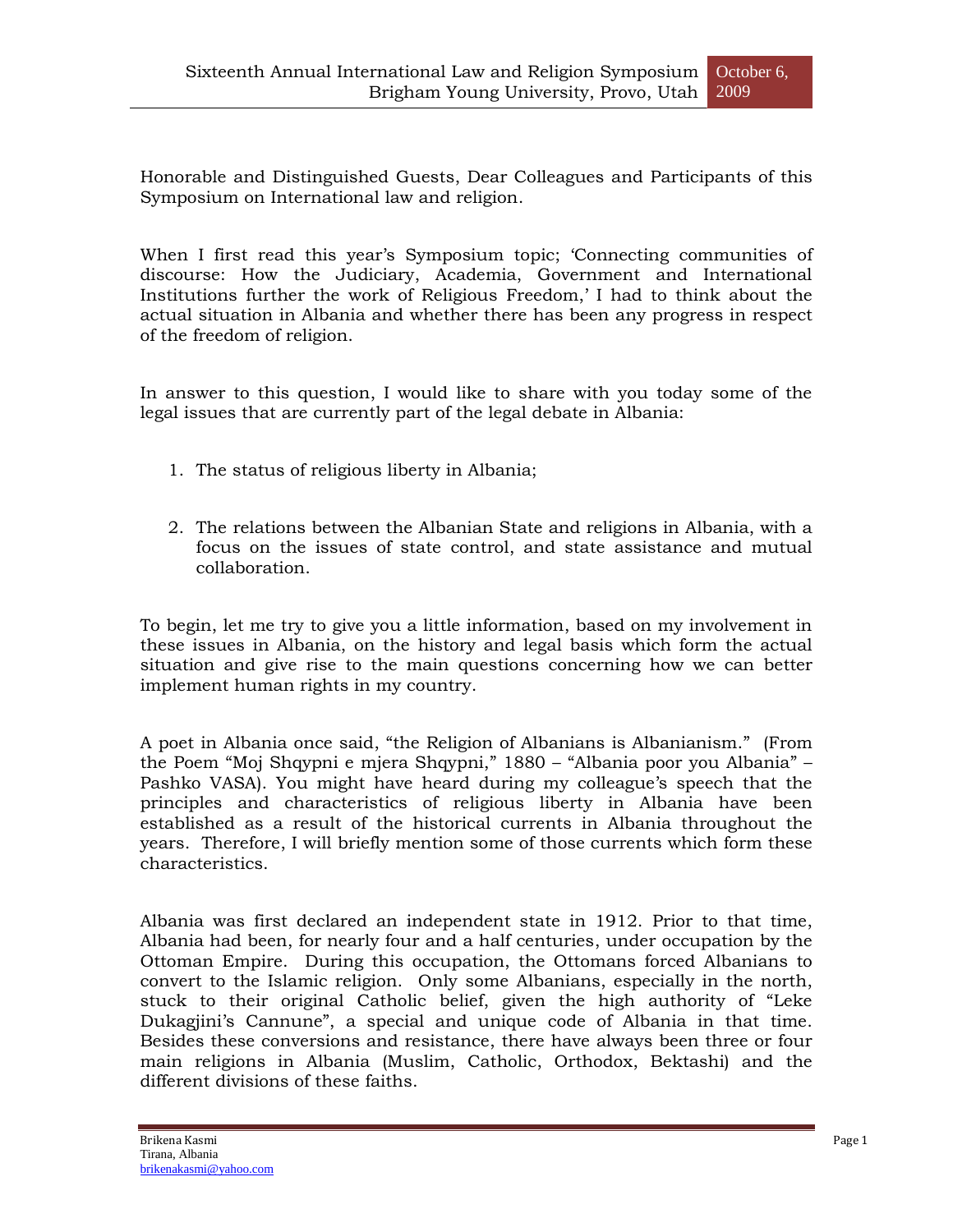In 1912, after Albania proclaimed its independence, the state declared that there was no official belief in Albania.

In addition, following World War I, the Lushnja Congress Government in place at the time re-declared the independence of religious communities from state authority in Albania. Notwithstanding the frequent changes in governments in Albania between 1920 and 1925 (which included 12 prime ministers beginning with Sulejman Bej Delivina, through Ilias Bej Vrioni), some progress in the free exercise of religion was made.

The progress was reflected in the documented separation of the religious communities from the state at that time, the history of the free exercise of religious belief (even though it included 3 different belief systems, including Muslim, Catholic and Orthodox), as well as the enactment of some state acts to establish principles for the organization and supervision of religious communities.

The aforementioned acts obliged religious communities to establish their own by-laws, or statutes, to create an independent organization. (Nevertheless, the Catholics in Albania remained dependent on the Vatican Church.)

Further progress was made during the monarchy of King Ahmet Zog from 1925 – 1939. It respected the beliefs of the population, and also created a legal state basis for regulation of the establishment and organization of religious communities in Albania – Law on Religious Communities in Albania 1929 Act.

Allow me to now jump to the communist regime, which totally changed the religious situation in Albania. The first communist constitution in 1946 proclaimed the separation of the state from religious communities, and allowed religions to self-regulate their internal affairs. In addition, it allowed the state to give financial assistance to religious communities.

By contrast, in 1976 the second constitution of the Socialist People"s Republic of Albania affirmed the state"s 1967 policy against all religious beliefs. By that time, many cult objects had been destroyed and no one was permitted any longer to practice his own religion.

It was not until 1991, with the adoption of Albania's new, fundamental constitutional principles, that the recognition of religious liberty was reaffirmed. Thus, the constitutional principles adopted on April 29, 1992 provided in Article 7 ("Secular State") that: (1) The Republic of Albania is a secular state; and (2) The state observes the freedom of religious belief and creates conditions to exercise it.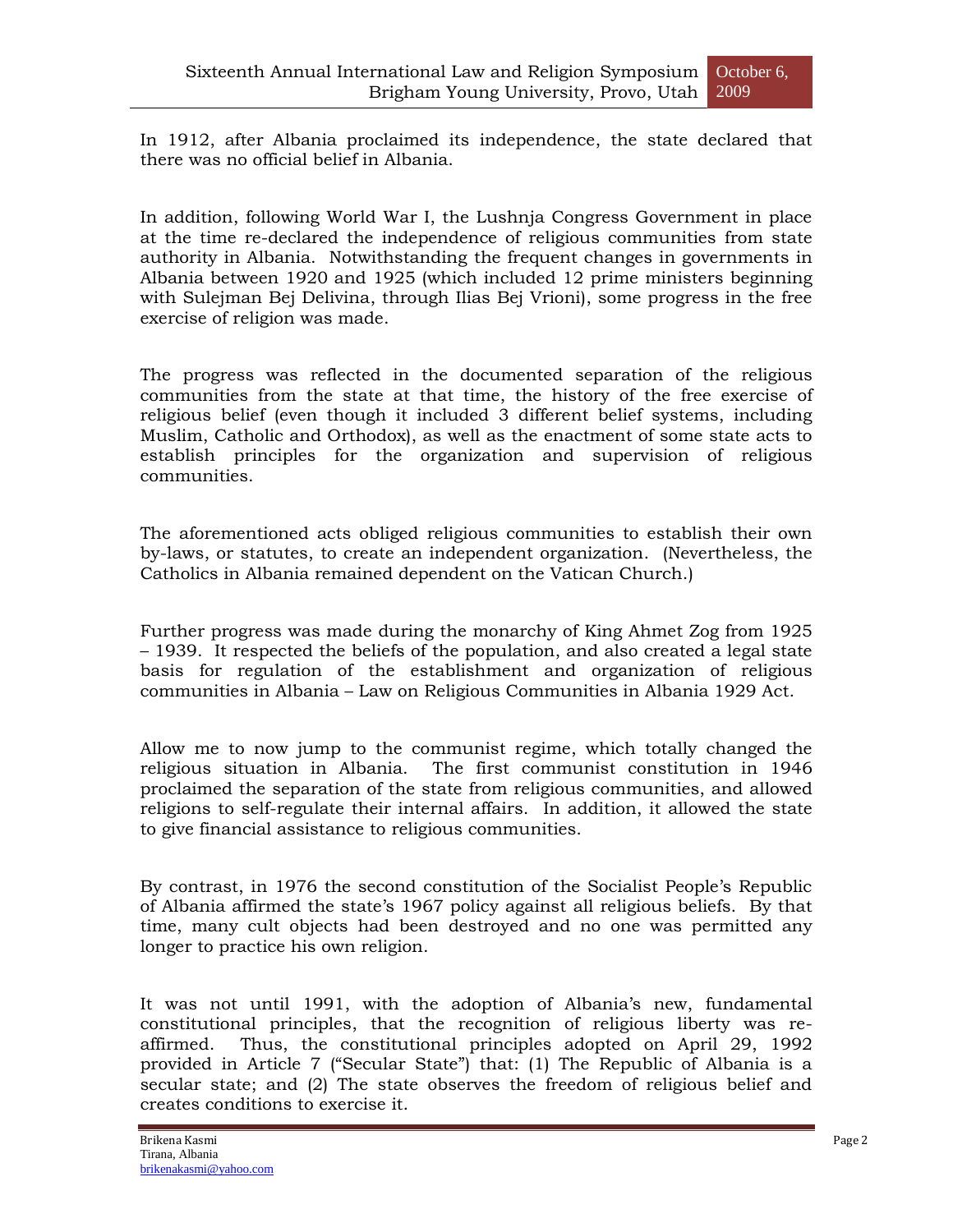Despite the communist period, everything that Albania has gone through in its history has given rise to a very good state of tolerance and religious harmony in Albania. I will not enter into deeper analysis of the aforementioned 1991 constitutional provisions, for I now would like to give you the current principles governing human rights in the Albanian constitution approved in 1998.

Freedom of religion is protected under Albania's current constitution, particularly by means of articles 3, 9, 10, 18, 24 and 167.

I will address Article 10 separately in a moment. Together, these provisions form the basis for religious coexistence (3); the prohibition of the religious hatred (9); non-discrimination based on one's religious or philosophical beliefs (18); freedom to choose or to change ones" religion or beliefs, as well as to express them individually or collectively, in public or private life, through cult, education, practices or the performance of rituals (24). Likewise, Article 24 affirms the right of all citizens to take part or not in a religious community or in religious practices or to make his beliefs or faith public.

These past 2 days and a half, we have been privileged to hear many good speeches by the distinguished speakers. Ms. Marie Claire Simone provided details from the practice of the European Court of Human Rights in Strasbourg. She identified the Court's three criteria for fair implementation of human rights – legitimate aim, reasonable means, and proportional measures and necessity. With these principles in mind, I would like now to describe the legal basis for the establishment of a religious community in Albania and the latest developments in this respect.

Article 10, of the Albanian Constitution (1998) provides that:

"*In the Republic of Albania there is no official religion. The state is neutral in questions of belief and conscience, and also, it guarantees the freedom of their expression in public life. The state recognizes the equality of religious communities. The state and the religious communities mutually respect the independence of one another and work together for the good of each of them and for all."*

Further, it provides that: "(5) *Relations between the state and religious communities are regulated on the basis of agreements entered into between their representatives and the Council of Ministers. These agreements are ratified by the Assembly.*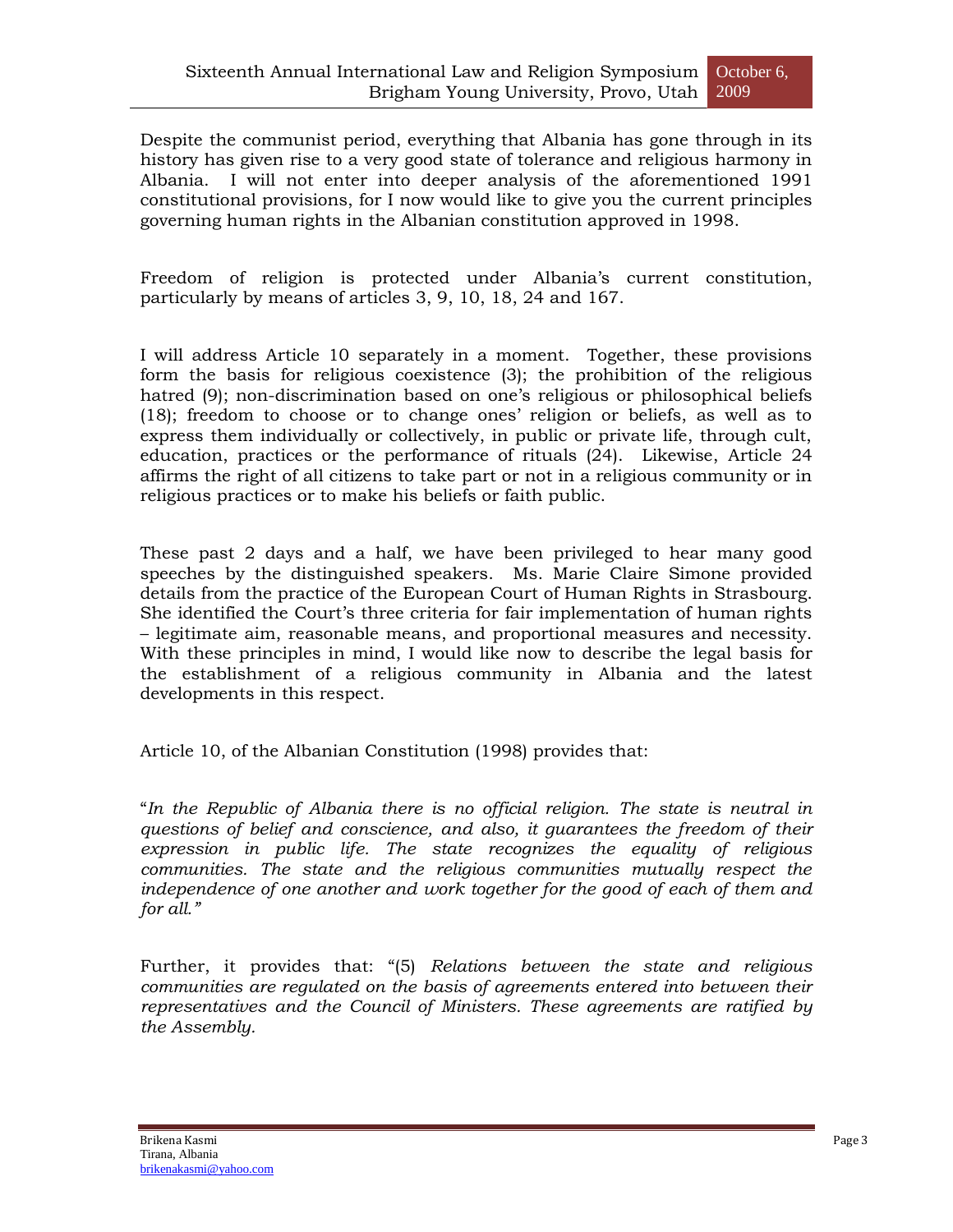*Religious communities are juridical persons. They have independence in the administration of their properties according to their principles, rules and canons, to the extent that interests of third parties are not infringed*."

These paragraphs have raised a very deep debate over many years regarding the means of establishing religious communities; and the relations between those communities and the state.

## **The establishment of religious communities:**

As noted above, the constitution provides that religious communities are judicial persons. Therefore, it has been concluded that the registration of a religious community, giving it its own legal personality, is required. This registration also provides the possibility to acquire other rights and duties within the Albanian community and relative to the state, such as begin able to obtain long-stay permissions, labor permissions, performance of activity, tax registration, etc.

But for years the legislation in Albania did not give any details concerning how these judicial persons should be organized. Through years of judicial decisions and practice, it has been determined that religious communities must be established in the form of judicial persons which have a non-benefit or nonprofit mission, and whose activity is conducted in an independent manner and without being influenced by the state.

In compliance with the law no. 8788 dated May 7, 2001, religious communities are now formed and treated by state organizations as a form of nongovernmental organization.

According to this law, religious communities must organize as either a form of association, or foundation, or center to be funded in Albania. This law regulates issues related to establishment, registration, activities, transformation, merger, interruption of activity, or dissolution.

It is up to the religious community that needs to register in Albania, to choose one of these forms. Foundations and centers are NGOs without membership created by one or more persons or by testament, while associations are NGOs with membership, established by the free will of at least five physical persons or two juridical entities, i.e. persons created by law, such as NGOs or companies.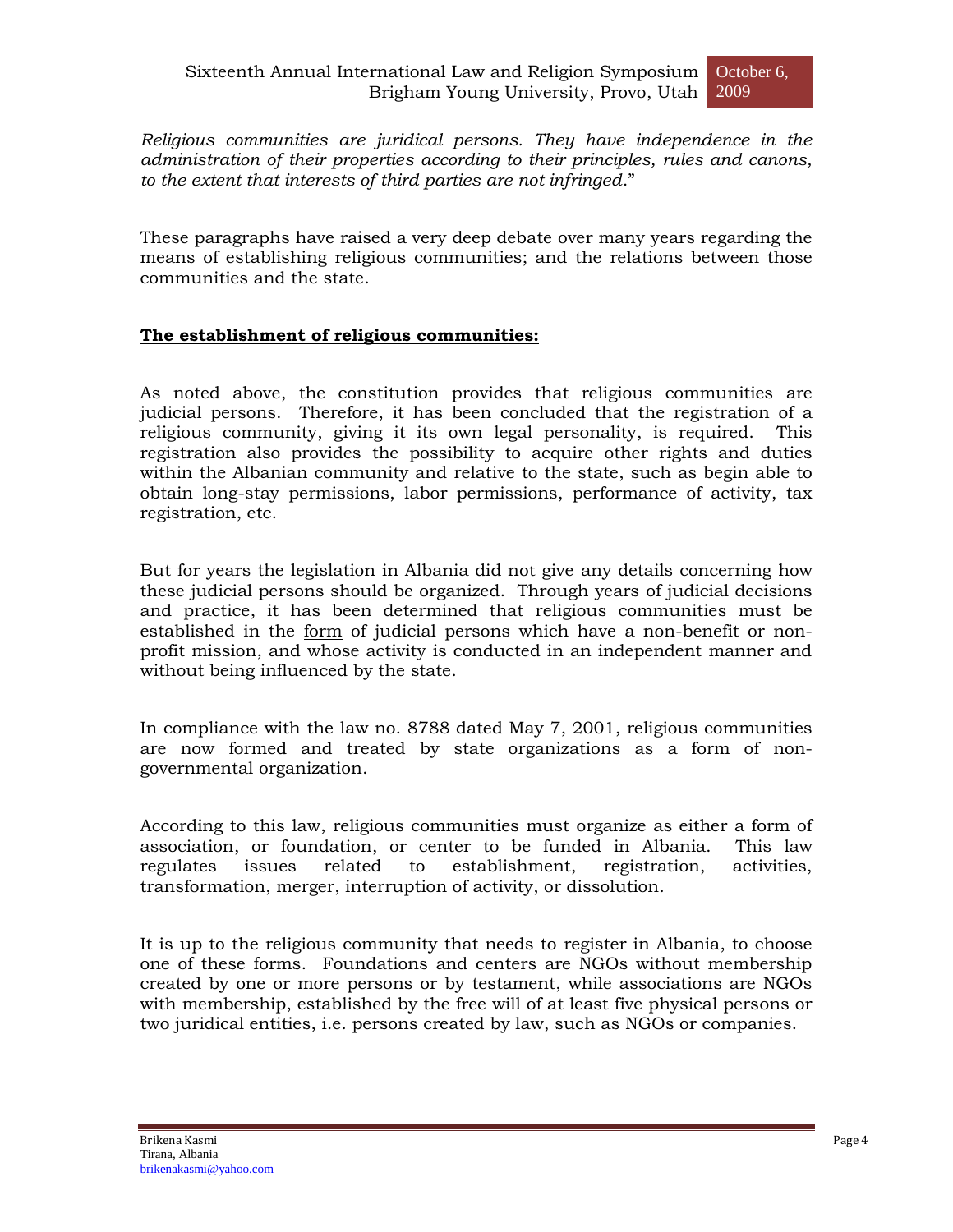According to the law, everyone, including juridical entities and foreigners, has the right to create an NGO, to be a member of an NGO, or to participate in the governing organs of an NGO.

The Tirana District Court registers the NGOs in Albania. The permission of the competent state organ, which is the office of the state acting in a similar field as the field of activity of the NGO, is required for the registration of foreign NGOs. The state institution which collaborates, represents the state and settles the relations with the religious, humanitarian communities in Albania was established by means of Council of Ministers 459 dated 23 September 1999 "On the establishment of the state committee on cults."

Therefore, today, a religious community that desires registration in the court must first enter into relations with the Albanian State Committee on Cults, choose an organizational form, and draft the legal bylaws in front of an Albanian public notary. These documents, which include (i) the organizational Statute, (ii) the Act of Incorporation, (iii) a description of the community's program of activity, and (iv) a formal request to the court for registration are what is required to obtain legal personality in Albania. These are then the official documents that provide for the governing bodies of the community, rights and duties of members, the governing bodies, etc. Accordingly, a religious community must follow these basic legal requirements concerning the governing bodies, and maintain their own rules inside their organizations. On the other hand, Article 10 of the Constitution defines that religious communities "have independence in the administration of their properties according to their principles, rules and canons, to the extent that interests of third parties are not infringed". Technically under this law, a religious community"s independence to use its own governing rules extends only to the administration of their properties. Nonetheless, the state has never influenced a religion relative to its manner of organization. Thus, it is easy to distinguish the 2 standards that a religious community may apply.

I would also like to discuss the purpose and role of court registration of religious communities. To establish the religious community, a formal court decision is required. This decision is granted after the court reviews the documents described above in a judicial proceeding.

Normally as a matter of practice, the scope of this review is limited to assuring the registration package is consistent with our constitution and legislation on the establishment and registration of the non-governmental (non-profit) organizations (laws 8788; 8789), and to determining that aim, purpose, mission and activity of the organization are legitimate under these provisions. Nonetheless, nothing technically prevents a court from a wider review.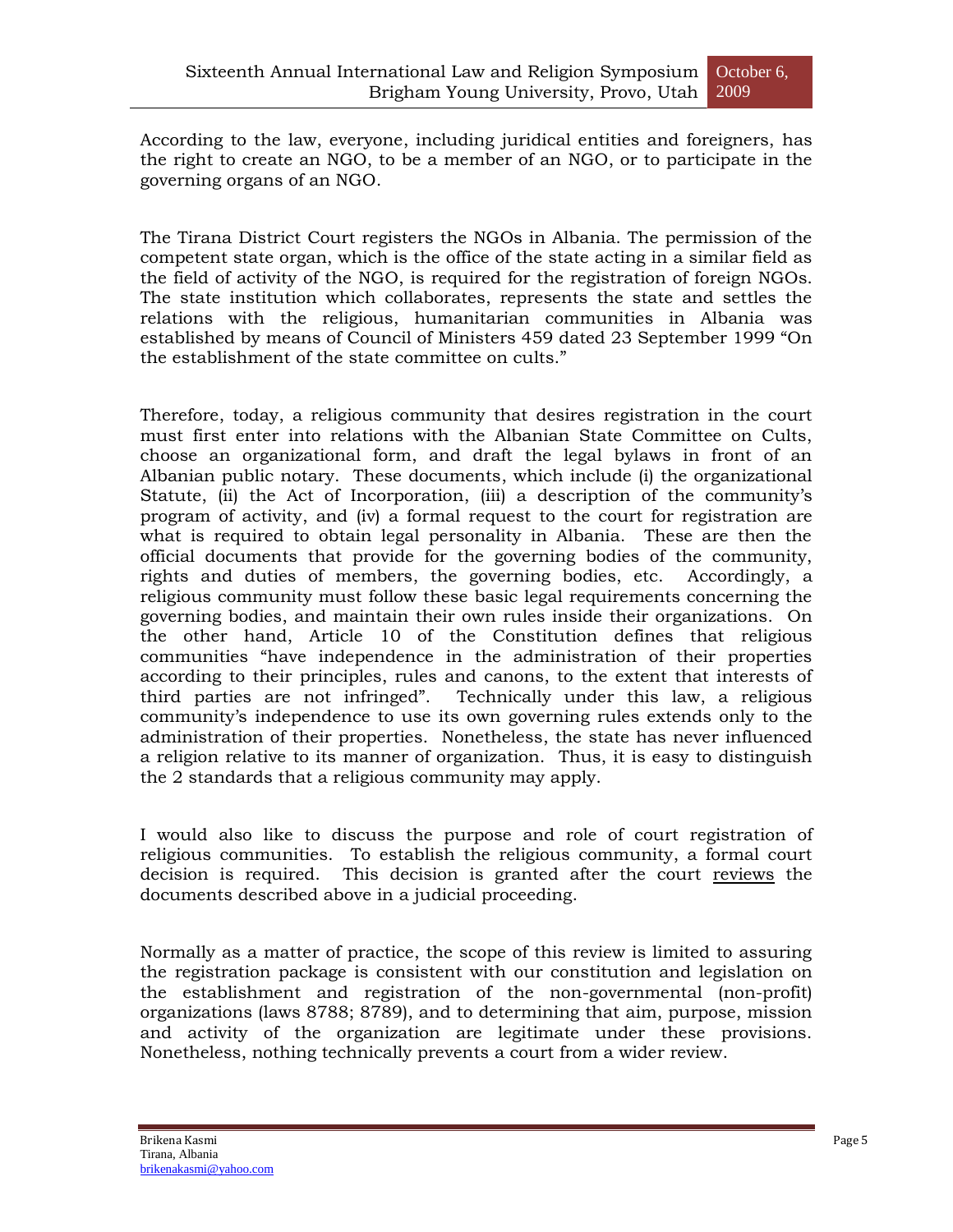For many years, different working groups have been formed for drafting a specific law applicable to religious communities. The latest working group has drafted a law that has been sent to the Venice Commission for review. It was returned with some special remarks and the whole draft might be considered ready for approval. Furthermore, another working group has been formed to create a register within the court for the religious communities that will include all their relevant data.

## **The relationship between the Albanian state and religious communities:**

As previously mentioned, the Albanian constitution provides that the relations in between of the state and religions are established by means of formal agreements which are ratified in the Parliament.

While the Albanian constitution with this provision was approved in 1998, the first four agreements were signed and ratified only in January 2008. These agreements were reached with the Bektashi religion, the Muslims, the Orthodox and the Catholic Church.

Article 10 of the constitution provides that every religious community is entitled to an agreement with the state, ratified in the Parliament. This article also sets the general principles of mutual collaboration between of the state and religious communities. Specifically it states: "*The state and the religious communities mutually respect the independence of one another and work together for the good of each of them and for all*." – Art. 10 of the constitution.

Besides these constitutional provisions, the law on non-governmental organizations provides for state support and facilitation of NGO activities. The form of assistance includes tax exemptions, state aid on different fields of activity, etc.

Actually, a law on state finance for the four traditional religious communities was approved on May 5, 2009 through the means of the law no. 10.141, "On the financial assistance of the religious communities that have entered into the agreement with the Council of Ministers." This law gives financial state aid to the religious communities in fields of education, religious administration and construction of cult objects. In addition to this mutual assistance, the law functions as a type of "history repairman" for the damage caused to religious communities that were present in Albania in the past, when the state destroyed all their cult objects, and banned the performance of their activity.